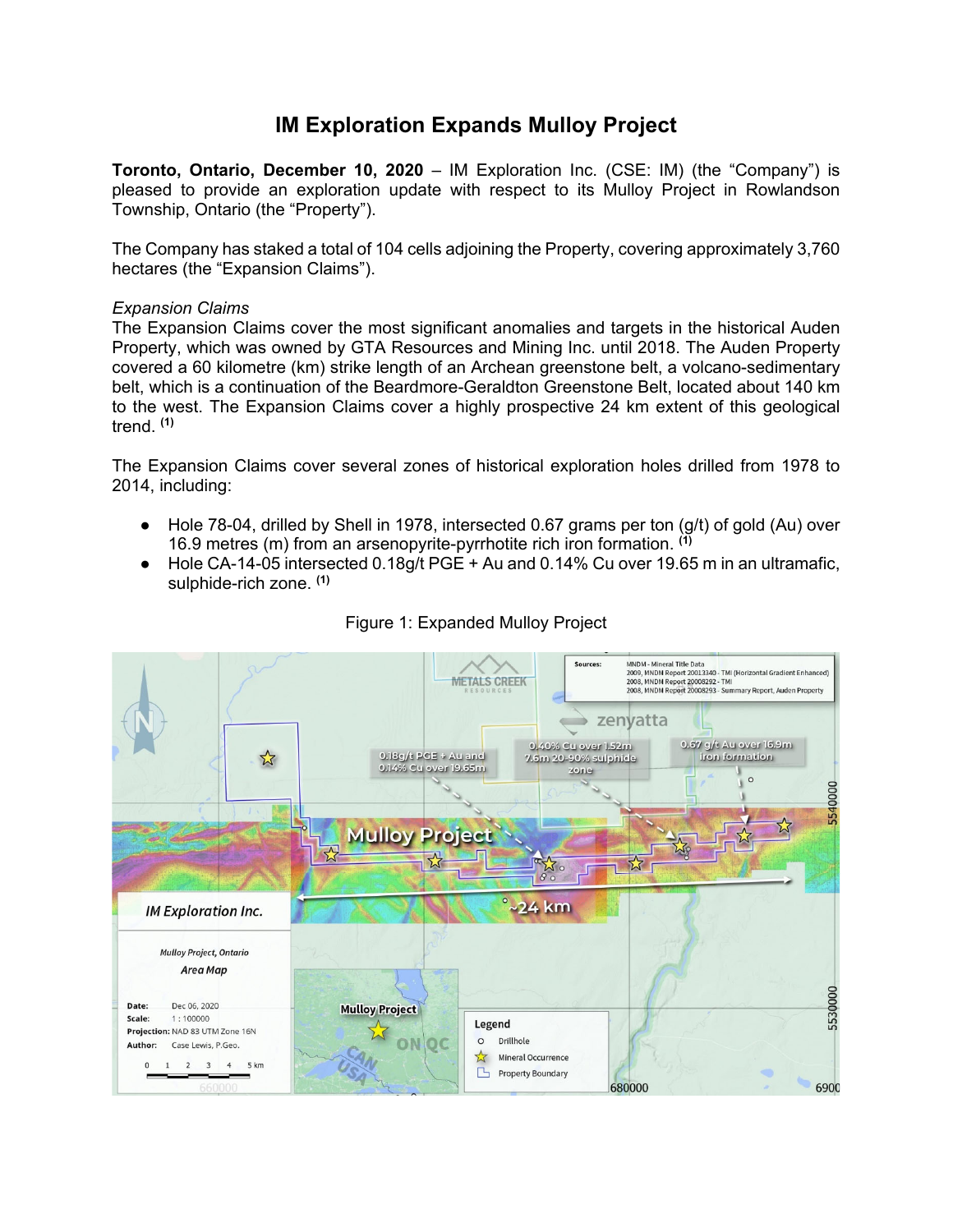An in-depth data compilation and analysis will be completed on the Property and the Expansion Claims in the coming weeks. This data compilation will be subject to subsequent analysis by the Company's technical consultants to define targets for potential 2021 exploration efforts at the Property.

Joel Freudman, President and CEO of the Company, commented: "We are pleased to have staked the Expansion Claims, which add gold and other mineral prospects to the Property for added exploration potential at minimal incremental cost. In addition, the regional data compilation currently underway is a practical, cost-effective choice during a period of COVID-19 restrictions and precautions. The results will further our understanding of how best to advance the newlyexpanded Property, while at the same time this work will not put any personnel at risk, cause any environmental disturbances, or interfere with First Nations activities on or around the Property."

### *National Instrument 43-101 ("NI 43-101") Cautionary Notices*

The Company has not verified the historical assay results contained in this news release and is not relying on them as current mineral resources or mineral reserves. Note that drill hole results are select samples and are not necessarily representative of overall mineralization on the Expansion Claims. Readers are cautioned that these potential grades are conceptual in nature; there has been insufficient exploration by the Company or its qualified person on the Expansion Claims to define a mineral resource or mineral reserve; and it is uncertain whether further exploration will result in these targets being delineated as a mineral resource or mineral reserve.

The technical contents of this news release were approved by Case Lewis, P. Geo., a qualified person as defined by NI 43-101. Mr. Lewis is independent of the Company within the meaning of NI 43-101.

#### **References**

(1) GTA Resources and Mining Inc, 2014. "2013-2014 Geophysical and Diamond Drilling Report on the Auden Property". MNDM Report 20014071.

#### **About IM Exploration Inc.**

The Company is a mineral exploration company, currently focused on exploring for graphite, gold, and other minerals at its early-stage Mulloy Project in Northern Ontario. From time to time the Company may also evaluate the acquisition of other mineral exploration assets and opportunities.

For further information contact: Joel Freudman President and Chief Executive Officer IM Exploration Inc. Tel: (647) 880-6414

#### *Cautionary Statements*

*This news release contains statements and information that, to the extent they are not historical fact, constitute "forward-looking information" within the meaning of applicable securities legislation. Forwardlooking information is based on the reasonable assumptions and estimates of management with respect to the Company's exploration program and corporate strategy, made based on experience and management's perception of current conditions and expected developments, all of which management believes to be reasonable in the circumstances at the date hereof, but which may ultimately prove to be incorrect. Forwardlooking information herein includes statements relating to the Company's exploration program at the Property (including the Expansion Claims), and its overall corporate and strategic planning.*